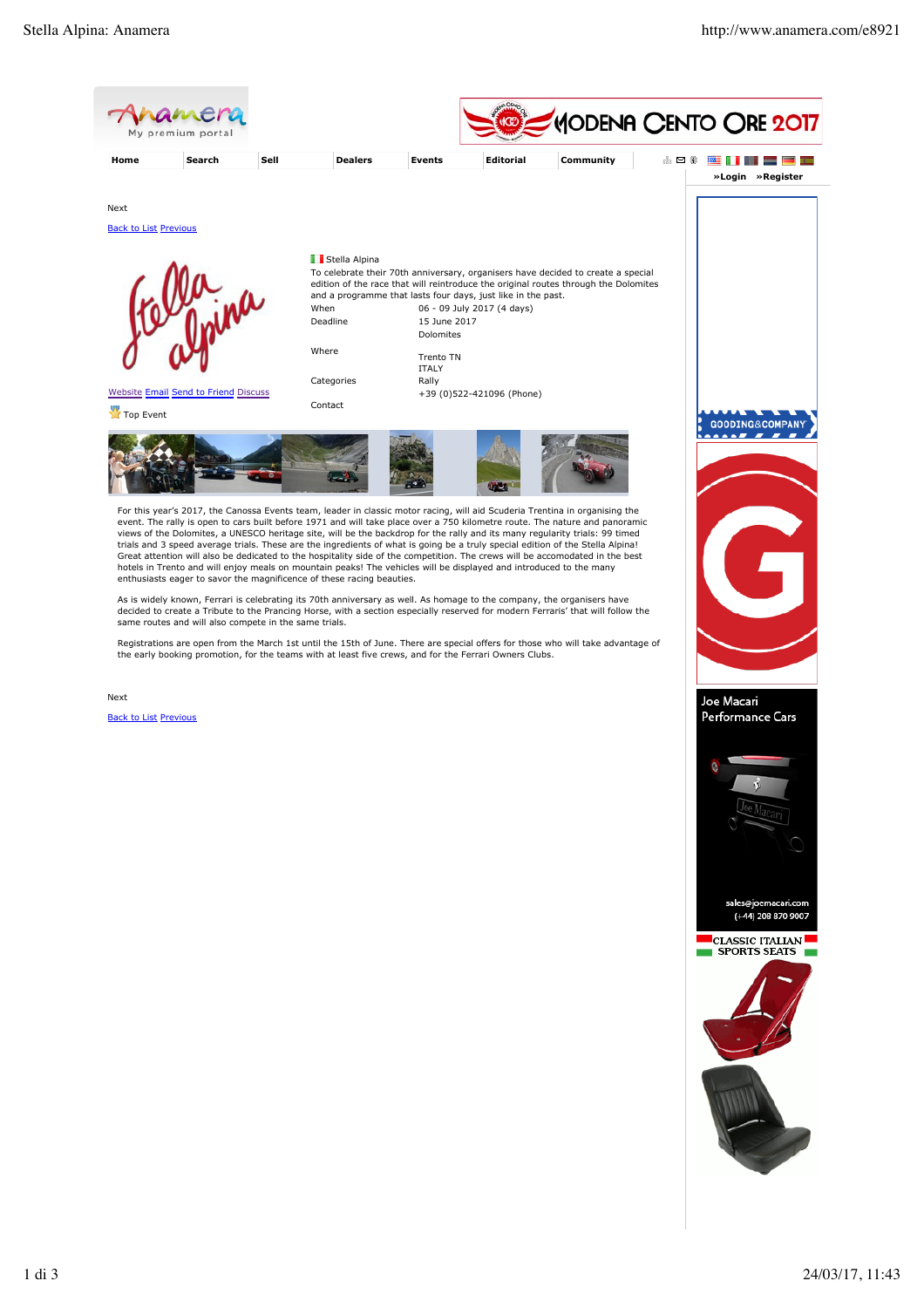





WWW.TALACREST.COM<br>T: +44 (0) 1344 308178<br>M: +44 (0) 7860 589855<br>john@talacrest.com